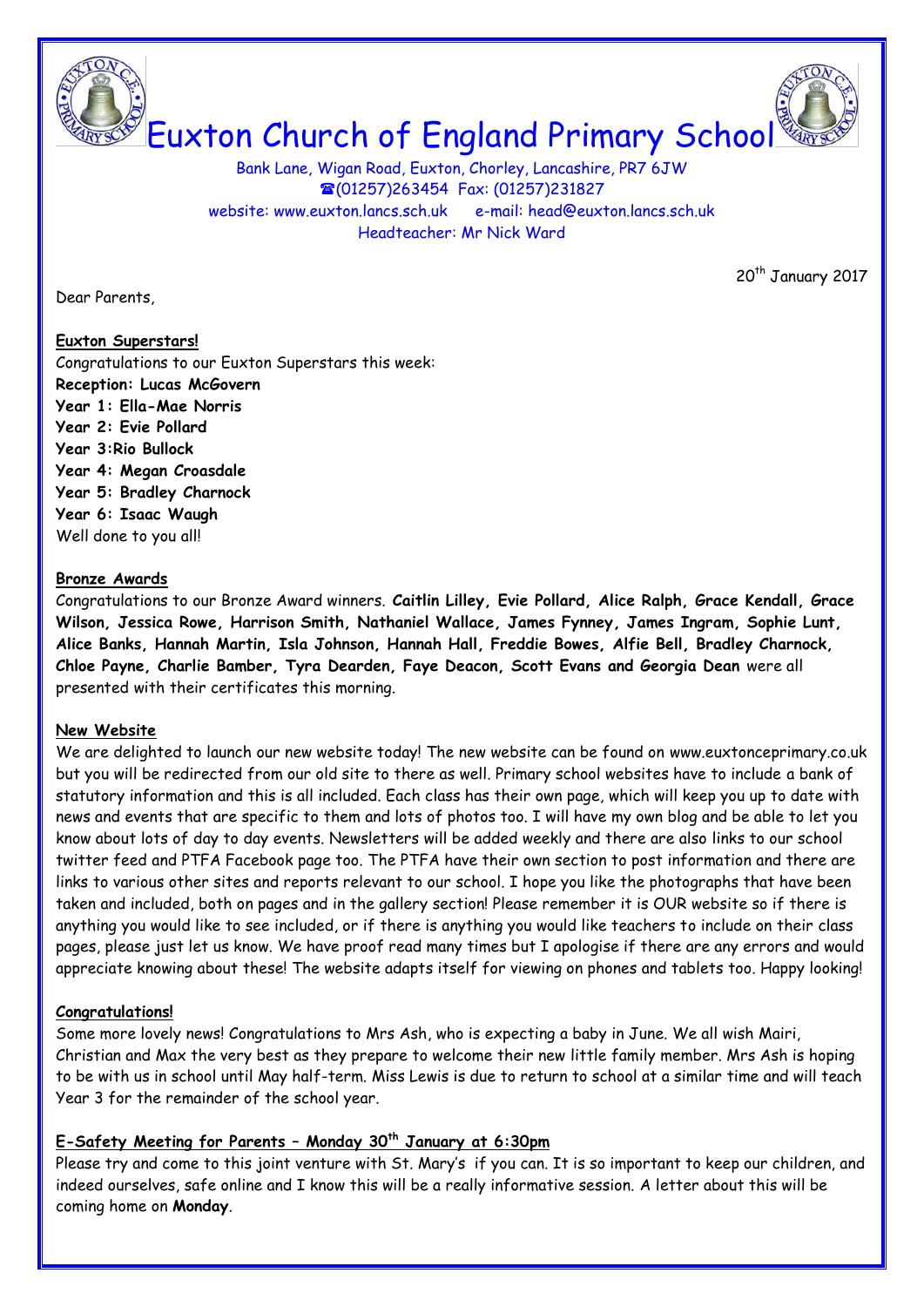## **Euxton Challenge!**

In worship last week I set the children a challenge to come up with words related to our school and its family, starting with the letters which form EUXTON. It was lovely to see so many children bring their ideas to me and I have chosen a winner for each letter. This now appears on my blog on our new website.

- **E – Equality** (Bradley Charnock)
- **U – Unity** (Niamh Lawton)
- **X – Xenodochial** (Daniel McErlain-Hargreaves) I had to check this one, it means being friendly to strangers!
- **T – Teamwork** (Faye Deacon and Niamh Lawton)
- **O – Opportunities** (Thomas and Joshua Garrett)
- **N – Noble** (Molly Yarker and Alex Todd) I liked the fact this meant having/showing fine personal qualities or high moral principles!

It really was a hard choice. Other great words were:

- E Eager, Encourage, Enthusiastic
- U Understanding, Unique, Unspoilt
- X (bit of a cheat this one!) X-ample, X-ceptional, X-citing!
- T Try, Thankful, Thrilling
- O Outstanding, Optimistic, Original
- N Neighbourly, Nurture, Nice

I'm sure you will agree, all of these are wonderful and we do all aspire to be these!

#### **Radio Star!**

Amy Wright, from Y6, is going to be a radio star! I am delighted to let you know that next week Amy will be recording as the main character in a 10 part CBeebies radio programme – wow! I can't wait to hear all about it and I'll let you all know when it is due to be broadcast.

#### **PTFA Meeting**

Our first meeting of 2017 will take place in school on Wednesday 25<sup>th</sup> January at 7:30pm. You are all welcome to attend, we hope you can join us.

#### **Cash for Grass**

Our PTFA have sent home a letter today about their 'Cash for Grass' project. They really are nearly there and we are hoping this can become a reality soon. Please support them if you can. Thank you.

#### **Discos – advanced notice**

Discos have been organised for **THURSDAY 9th February**. Please note, this is a Thursday, and we will once again be having DJ Danny as our DJ!

**6:00 – 7:00pm** Infants (Reception, Year 1 and Year 2)

**7:15 – 8:15pm** Juniors (Years 3-6)

The cost is £3 and includes free juice. Please pay on the door. All welcome and remember parents, you don't need to stay!

## **Derian House Christmas Elves**

We have had a thank you note from Derian House for the £149.54 raised from the sale of their Christmas elves. Thank you to all of you who donated.

#### **School Dinners**

The children will enjoy lunches from 'week 1' of the school dinner menu w/c  $23^{rd}$  January.

#### **Milk Money**

Milk money is now due for the spring term. Slips have been put in book bags this week. Thank you.